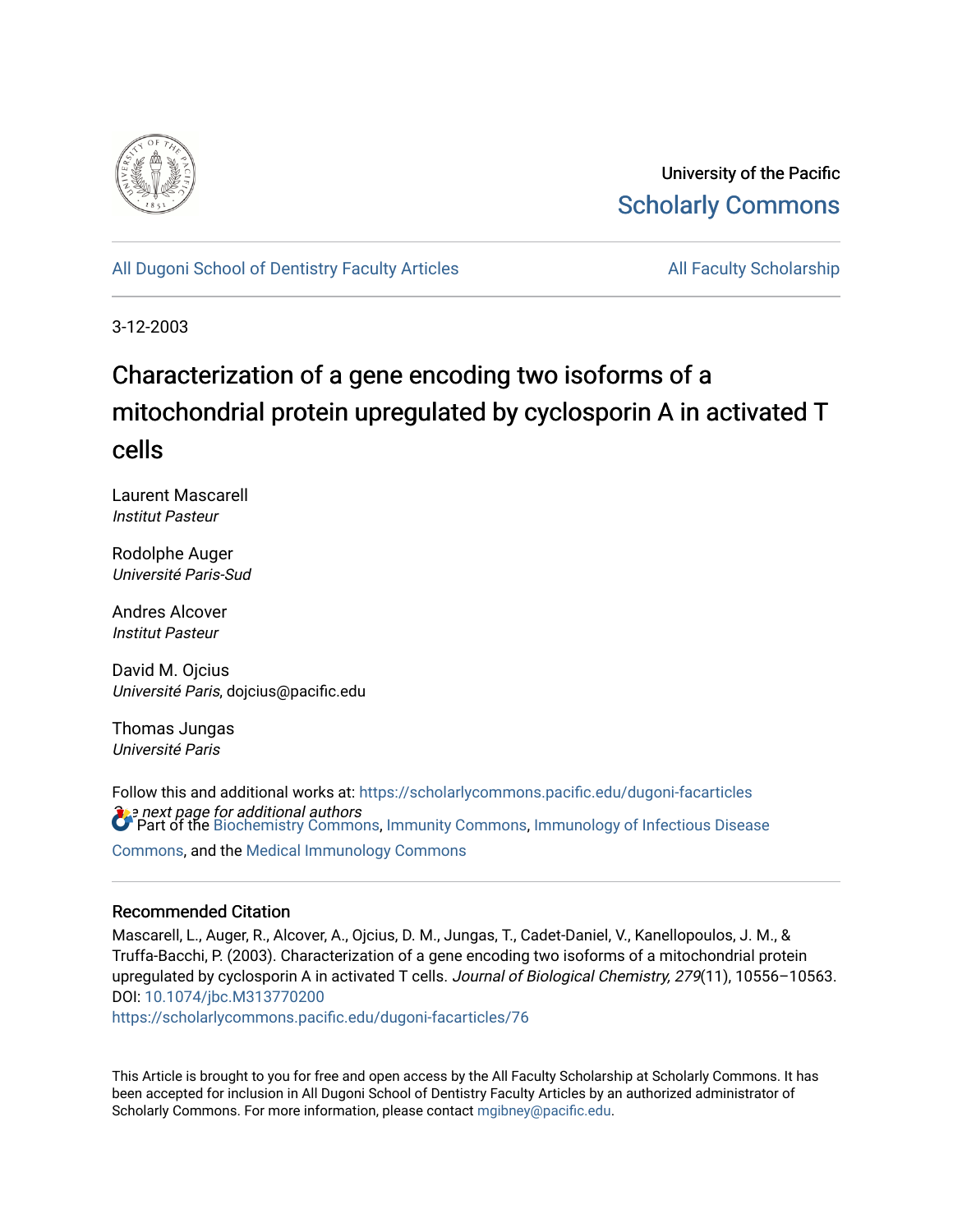## Authors

Laurent Mascarell, Rodolphe Auger, Andres Alcover, David M. Ojcius, Thomas Jungas, Veronique Cadet-Daniel, Jean M. Kanellopoulos, and Paolo Truffa-Bacchi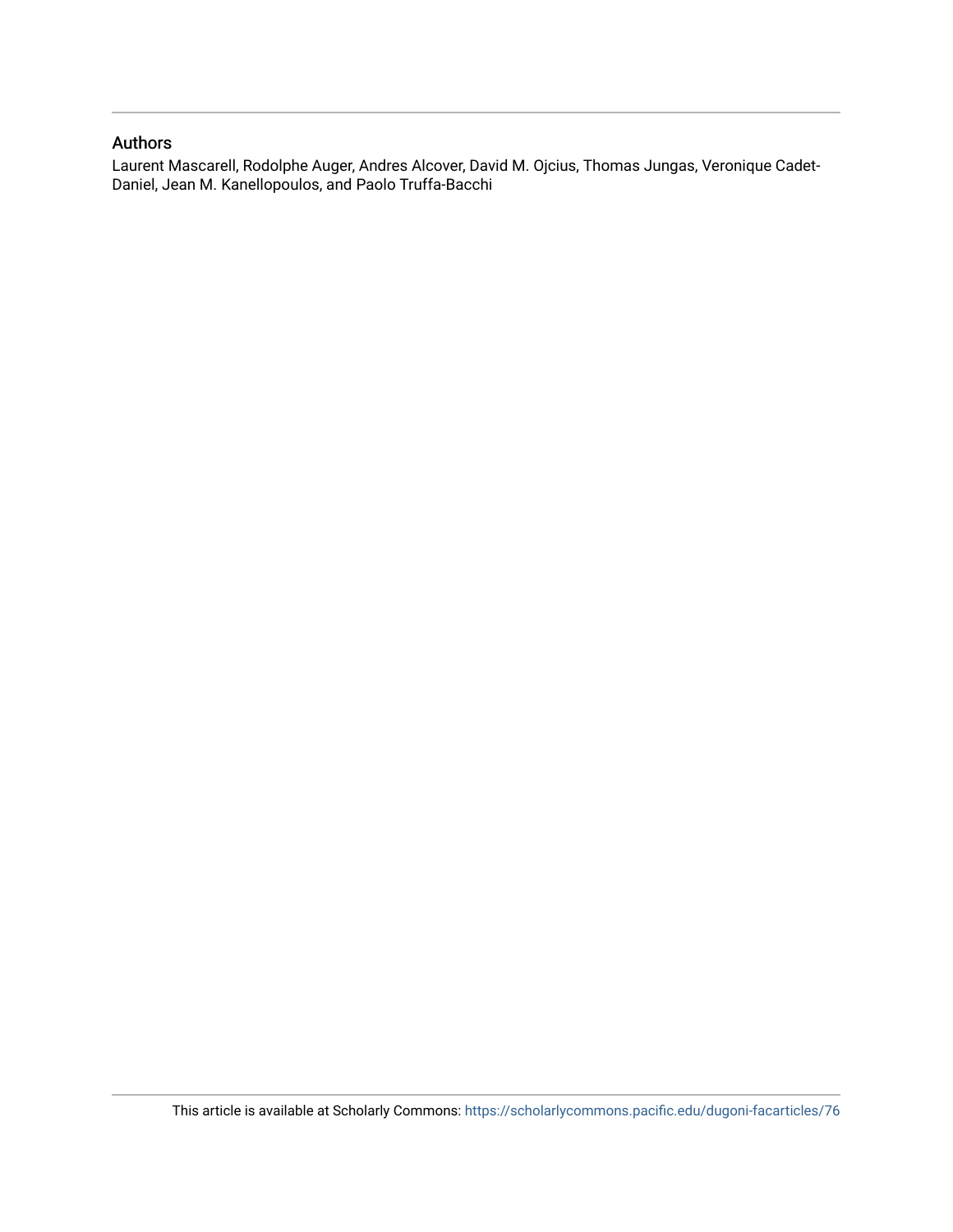# **Characterization of a Gene Encoding Two Isoforms of a Mitochondrial Protein Up-regulated by Cyclosporin A in Activated T Cells\***

Received for publication, December 16, 2003 Published, JBC Papers in Press, December 18, 2003, DOI 10.1074/jbc.M313770200

**Laurent Mascarell,***a***,***b***,***<sup>c</sup>* **Rodolphe Auger,***c***,***d***,***<sup>e</sup>* **Andres Alcover,***f***,***<sup>g</sup>* **David M. Ojcius,***h***,***<sup>i</sup>* **Thomas Jungas,***h***,***<sup>i</sup>* **Ve´ronique Cadet-Daniel,***<sup>a</sup>* **Jean M. Kanellopoulos,***d***,***e***,***<sup>j</sup>* **and Paolo Truffa-Bachi***a,k*

*From the <sup>a</sup> Unite´ de Biologie des Populations Lymphocytaires and <sup>f</sup> Unite´ de Biologie des Interactions Cellulaires URA CNRS 2582, Institut Pasteur, 75724 Paris cedex 15, France, <sup>h</sup> Universite´ Paris 7, Institut Jacques Monod, UMR 7592 CNRS, 2 place Jussieu, 75721 Paris cedex 5, France, and <sup>d</sup> Institut de Biochimie et Biophysique Mole´culaire et Cellulaire, Universite´ Paris XI, 91405 Orsay cedex, France*

**Cyclosporin A (CSA) is an immunosuppressor used in organ transplantation. A recent proteomic analysis has revealed that activation of T cells in the presence of CSA induces the synthesis of hundreds of new proteins. Here we used representational difference analysis to characterize some of the corresponding induced genes. After cDNA bank screening we focused on one of these genes, which we named CSA-conditional, T cell activation-dependent (***CSTAD***) gene. This gene produces two mRNAs resulting from alternative splicing events. They encode two proteins of 104 and 141 amino acids, CSTADp-S and CSTADp-L, for the short and long forms, respectively. FK506 had the same effect as CSA, whereas rapamycin did not affect the level of** *CSTAD* **gene expression, demonstrating that inhibition of the calcineurin activation pathway is involved in** *CSTAD* **gene up-regulation. CSA also led to overexpression of** *CSTAD* **in mice immunized in the presence of CSA, confirming the** *in vitro* **analysis. Microscopic and cytofluorimetric analysis of cells expressing green fluorescent protein-tagged CSTADp-L and CSTADp-S showed that both proteins colocalize with mitochondrial markers and depolarize the mitochondrial transmembrane potential without causing release of cytochrome** *c***, apoptosis, or necrosis. Both CSTADp isoforms are sensitive to proteinase K, implying that they are located in the mitochondrial outer membrane. These data reveal a new mechanism of action for CSA, which involves up-regulation of a gene whose products are sorted to mitochondria and depolarize the mitochondrial membrane.**

T cell activation and proliferation result in a large reshuffling of the gene transcription program; many genes become activated, whereas others are silenced (1). This process is highly coordinated to ensure the acquisition of optimal effector functions and cell survival (2). Genes encoding different protooncogenes are induced immediately, whereas genes encoding cell growth and differentiation factors are induced later; finally, genes involved in cell division are transcribed at even later times. T cell proliferation can be prevented by immunosuppressive drugs such as cyclosporin A  $(CSA)^1$  a molecule successfully used in clinics to prevent graft rejection. CSA interferes with T cell proliferation by blocking the transcription of a set of genes encoding growth and differentiation factors (for review, see Refs. 2 and 3). The transcription of these genes is regulated by a  $Ca^{2+}$ -dependent pathway involving the activation of calcineurin. This serine phosphatase stimulates dephosphorylation of the nuclear factor of activated T cells (NFAT) (4). Dephosphorylated NFAT migrates to the nucleus where in conjunction with AP-1 it activates IL-2 gene transcription (5). CSA binds to various members of the cyclophilin protein family and forms a complex with calcineurin, preventing its activation. Thus dephosphorylation of NFAT is prevented, IL-2 is not produced, and T cells do not proliferate (6, 7). However, other biochemical pathways such as the Ras/Raf pathway responsible for AP-1 formation are not affected by CSA (8, 9). Finally, the stability of AP-1, a factor expressed transiently during activation, is increased in T cells activated in the presence of CSA (10).

CSA therapy does not induce tolerance toward graft antigens, and discontinuation of therapy is associated with graft loss due to rejection. Thus, patients need to be treated with the immunosuppressor during their entire life span. Deleterious effects such as nephrotoxicity, hypertension, symptomatic hyper uricemy, and hyperlipidemia are associated with this treatment. More damaging, CSA-treated patients display an increased incidence of lympho-proliferative disorders and skin cancers, a common and dreaded complication (11, 12). Different reports suggest that therapy with immunosuppressors can specifically stimulate the transcription of genes that may contribute to the onset of complications arising from therapy. In par-

<sup>\*</sup> This work was supported by funds from the Institut Pasteur and the CNRS (URA 1961). The costs of publication of this article were defrayed in part by the payment of page charges. This article must therefore be hereby marked "*advertisement*" in accordance with 18 U.S.C. Section

<sup>1734</sup> solely to indicate this fact.<br><sup>*b*</sup> Present address: Unité de Biologie des Régulations Immunitaires, INSERM Unité 0352, Institute Pasteur, Paris 75724 cedex 15, France. *c* Both authors made equal contributions to this work.

<sup>&</sup>lt;sup>e</sup> Supported by grants from the Fondation pour la Recherche Médicale and the Association pour la Recherche sur le Cancer.

 $^g$  Supported by the Ligue Contre le Cancer.

 $^{\prime}$  Supported by the Fondation pour la Recherche Médicale, Université Paris 7 and National Institutes of Health Grant R01 Al054624.

 $\mu$ <sup>i</sup> To whom correspondence may be addressed: Laboratoire D'activation Cellulaire et Transduction des Signaux, IBBMC, CNRS-UMR 8619, Université Paris XI, 91405 Orsay cedex, France. E-mail: Jean.Kanellopoulos@ibbmc.u-psud.fr.

To whom correspondence may be addressed: Institut Pasteur, 25 rue du Dr. Roux, 75724 Paris cedex 15, France. E-mail: ptbachi@ pasteur.fr.

<sup>&</sup>lt;sup>1</sup> The abbreviations used are: CSA, cyclosporin A; *CSTAD*, CSA conditional, T cell activation-dependent gene; NFAT, nuclear factor of activated T cells; RDA, representational differences analysis; EDG-1, sphingosine 1-phosphate receptor; GFP, green fluorescence protein; ConA, concanavalin A; IL, interleukin; RT, reverse transcription; VDAC, voltage-dependent anion channel.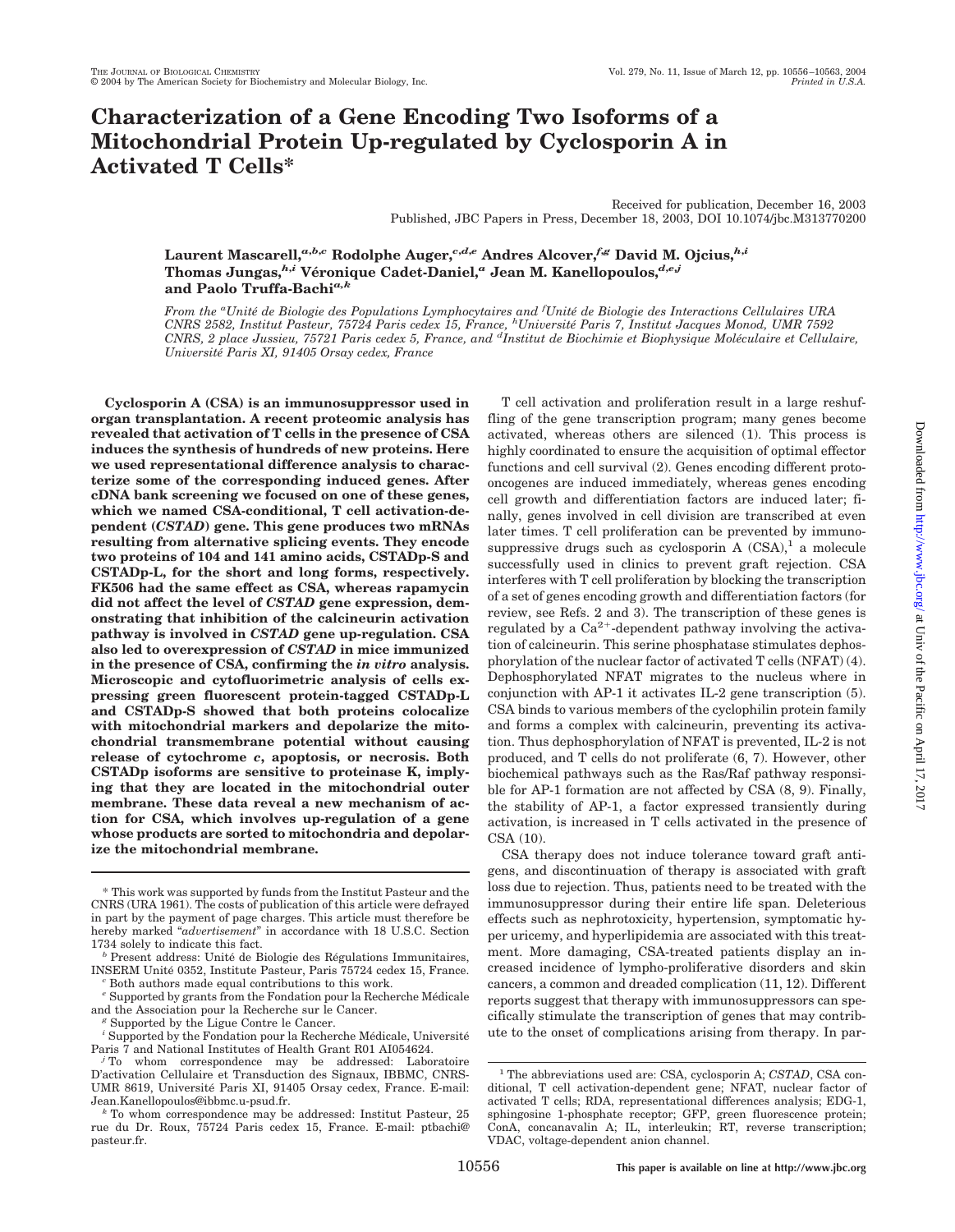ticular, CSA increases transcription of the transforming growth factor  $\beta$  gene, suggesting that CSA may induce tumors in part due to overexpression of this immunosuppressive cytokine (13, 14). The finding that CSA up-regulates gene expression in cells from different tissues irrespective of their activation state suggests that calcineurin may be the ubiquitous target, which could then affect gene expression either negatively or positively.

The effects of CSA on gene up-regulation were extended recently by a proteomic analysis of newly synthesized proteins in T cells activated in the absence or presence of CSA (15). Remarkably, more than 100 proteins that are not found in resting or activated T cells were induced when stimulation was carried out in the presence of CSA. To identify the corresponding genes, we have now performed representational difference analyses (RDA) under the same conditions. Among the upregulated genes we have identified a gene that we have named *CSTAD*, for CSA-conditional, T cell activation-dependent gene. *CSTAD* encodes two proteins of 104 and 141 amino acids that are localized in mitochondria. Although overexpression of the short isoform perturbs mitochondrial morphology and depolarizes the inner mitochondrial membrane, cytochrome *c* was not released, and cells did not undergo apoptosis nor necrosis. Finally, *CSTAD* up-regulation is also observed in mice immunized in the presence of CSA, suggesting that the phenomenon of CSA-induced gene up-regulation may be implicated in some of the deleterious effects of CSA treatment.

#### MATERIALS AND METHODS

*Mice and Immunization—*Five- to eight-week-old C57BL/6 female mice were obtained from IFFA-CREDO (L'Arbresle, France). Six- to eight-week-old female mice expressing a transgenic T cell receptor (V $\beta$ 3J $\beta$ 1.2 and V $\alpha$ 11J $\alpha$ 84) specific for the 88–104 peptide of pigeon cytochrome *c*-major histocompatibility complex II I-E<sup>k</sup> complex (16) were bred at the Centre de Distribution, Typage & Archivage animal (Orléans, France).

*Reagents—*The synthetic peptide (Neosystem, Strasbourg, France) was dissolved in balanced salt solution  $(5 \text{ mg/ml})$  and kept at  $-80$  °C. Tetramethylrhodamine ethyl ester and MitoTracker Orange (CMXRos) were obtained from Molecular Probes (Eugene, OR). The mouse monoclonal anti-cytochrome *c* antibody (clone 7H8.2C12) was from Pharmingen. The antibody against HSP-60 was a gift from Dr. S. Susin. Texas Red-coupled anti-mouse IgG1 antibody was from Southern Biotechnology (Birmingham, AL). For cell culture experiments, CSA, kindly supplied by Novartis France, was dissolved in absolute ethanol. FK506 was a gift from Fujisawa Healthcare Inc. (Deerfield, IL). Rapamycin and DABCO (1,4-diazabicyclo(2.2.2.)octane) were purchased from Sigma. For immunizations, CSA was mixed in olive oil (10 mg/ml) and kept at room temperature. CSA (2 mg) was administered intraperitoneally 1 day before and concomitantly with peptide injection (150  $\mu$ g intravenously in the tail). A control group of mice received the peptide alone, and another group received olive oil alone.

*T Cell Activation—*T cells were purified as previously described (10). Briefly, spleen cells  $(4 \times 10^8/\text{ml})$  were incubated with 75  $\mu$ g of wheat germ agglutinin for 10 min and loaded on top of a tube containing 8 ml of balanced salt solution containing 50% fetal calf serum. Twenty minutes later non-agglutinated T cells were recovered from the top of the tube, centrifuged, and incubated with 0.2 M *N*-acetyl-D-glucosamine (Sigma) for 5 min to remove excess WGA. After 2 washes, the purity of the T cells was analyzed by fluorescence-activated cell sorter (90–95% of the recovered cells were  $CD3^+$ ). The T cell-enriched fraction responds to ConA-stimulation similarly to the unfractionated cells. Cells were cultured in 2 ml  $(2 \times 10^6 \text{ cells/ml})$  in complete RPMI (RPMI 1640, Invitrogen) supplemented with  $2 \text{ mM } L$ -glutamine,  $50 \mu g/ml$  streptomycin, 50 units/ml penicillin, 5% heat-inactivated fetal calf serum, 5  $\times$  $10^{-5}$  M 2-mercaptoethanol. Two  $\mu$ g/ml ConA (Sigma) were added at the beginning of the culture. CSA (1  $\mu$ g/ml), FK506 (0.1  $\mu$ g/ml), or rapamy- $\sin (0.1 \mu g/ml)$  were added to one group of cells. Non-activated cells and CSA-treated non-activated cells were cultured for comparison. Cells were cultured at 37 °C in a humidified atmosphere of 5%  $CO<sub>2</sub>$  and recovered at different times.

*cDNA Synthesis and RDA—*Cells were collected at 4 and 24 h Quick-Prep® micro mRNA purification kit (Amersham Biosciences) according to the manufacturer's instructions. Double-stranded cDNA was obtained with the Superscript Choice system for cDNA synthesis (Invitrogen). Testers were prepared from  $3 \mu$ g of mRNA of ConA-activated CSA-treated T cells obtained after 4- and 24-h cultures. The driver was prepared from 3  $\mu$ g of mRNA of ConA-activated T cells (4 and 24 h) and non-activated spleen cells. RDA was performed as described previously (17, 18). After three cycles of subtraction and amplification, subtraction products were digested by DpnII and cloned into the BamHI site of pUC18 plasmid. The cloned cDNA fragments were sequenced with M13–20 primer using the ABI PRISM® BigDye™ terminator cycle sequencing kit (PerkinElmer Life Sciences) and then processed on a 3700 DNA analyzer (Applied Biosystems). The nucleotide sequences were analyzed using the BLASTN program and the NCBI GenBankTM data base.

*Analysis of the CSTAD Clone*—The 5' end of the *CSTAD* cDNA clone was obtained by rapid amplification of cDNA ends using the GeneRacer kit (Invitrogen). The cDNA was prepared according to the manufacturer's instructions using total RNA of ConA-activated CSA-treated thymocytes. The PCR was performed with gene-specific primers in combination with the supplied GeneRacer 5' primer. The rapid amplification of cDNA ends product was gel-purified, cloned with TOPO TA cloning kit (Invitrogen) and then sequenced. The 3' end of the cDNA was determined by homology analysis using the GenBank™ data base. The complete sequence of the *CSTAD* clone was confirmed by sequencing the UUGC1M0246K22F genomic clone obtained from Dr. D. Dunn (University of Utah Genome Center, Salt Lake City, UT). Genomic organization was determined by analysis of nucleotide sequences in the mouse genome data base.

*RT-PCR Analysis—*Total RNA was isolated from various tissues, purified T cells were isolated by the acid guanidinium method (19), and cDNA was synthesized with Moloney murine leukemia virus reverse transcriptase (Invitrogen) according to the manufacturer's protocol using random hexanucleotide primers. The PCR primers are:  $\beta$ -actin,  $5'$ -CAC-GATTTCCCTCTCAGC and 5'-GCACCACACCTTCTACAA; IL-2, 5'-TG-CTGACTCATCATCGA and 5-AGGATGGAGAATTACAG; synaptotagmine-2-like, 5'-GGGTCATTTTAGCCAAAGC and 5'-CAAACAAAACCC-AAACAAA; α-E-integrin, 5'- TGCAGTTCATGACCAGGACA and 5'-AG-CTGACCACCAACATCTCCC; EDG-1, 5-CTGCTGGGCCCCTCTCTTCA and 5'-CGGCGCATCTCCTTGTTGGT; CSTAD-L, 5'-ATGGGCACGCTT-GTGTCA; CSTAD-C, 5'-TGAGCCAGGTCACCCAAGAGATG; CSTAD-S, 5-GCCCGGAGAAACTGCTGAGAT.

PCR was performed for 30–40 cycles (95 °C, 30 s; 55 °C, 30 s; 72 °C, 30 s). After electrophoresis on a 1.5% agarose gel the PCR products were visualized using a Vilber Lourmet transilluminator and the Biocapt program.

*Real-time PCR to Monitor Gene Expression—*The differentially expressed genes were analyzed by real-time PCR using the above-mentioned primers. Total RNA was isolated, and cDNA was synthesized as described above. Real-time PCR was conducted with a SYBR green kit (PE Biosystems, Warrington, UK) according to the manufacturer's specifications using  $3 \text{ mM } \text{MgCl}_2$  and  $50 \text{ pmol }$  of primer per reaction. The amount of each gene was normalized to a housekeeping gene  $(\beta$ -actin).

*Plasmids, Transfections, and Fluorescence Microscopy—*Plasmid constructs of full-length CSTAD-short and CSTAD-long fused to green fluorescent protein (GFP) cDNA were generated by cloning PCR products of the *CSTAD* genes in-frame with GFP into pcDNA3.1/ CT-GFP-TOPO (Invitrogen) according to the manufacturer's instructions. Human fibrosarcoma 11.1 (U1A) cells were grown in Dulbecco's modified Eagle's medium containing  $2 \text{ mM } L$ -glutamine,  $50 \mu g/ml$  streptomycin, 50 units/ml penicillin, pyruvate, and 10% heat-inactivated fetal calf serum. Cells were plated at  $5 \times 10^4$  on glass coverslips in 24-well plates 16 h before transient transfection. Transient transfections using  $2 \mu$ g of plasmid per well were performed by calcium phosphate (125 mM). GFP fluorescence was monitored 24 h after transfection. Mitochondrial localization was assessed by fluorescence microscopy using MitoTracker or monoclonal antibodies against mouse cytochrome *c* or hsp-60. MitoTracker was added at 100 nM before cell fixation, and cells were incubated for 10 min at 37 °C. Cells were then fixed with 4% formaldehyde for 10 min at room temperature. Fixed cells that had not been treated with MitoTracker were incubated with anticytochrome *c* or anti-Hsp monoclonal antibodies and revealed with Texas Red-coupled anti-mouse IgG1 antibodies. For cytochrome *c* detection, permeabilization was carried out using 0.05% saponin as previously described (20). For HSP-60 detection, cells were permeabilized with 0.1% SDS as described (20). Coverslips were mounted onto glass slides using Mowiol mounting medium and 2.5% DABCO (1,4 diazabicyclo(2.2.2.)octane). Confocal microscopy analysis was carried out using a Zeiss LSM-510 microscope and software. Z-series optical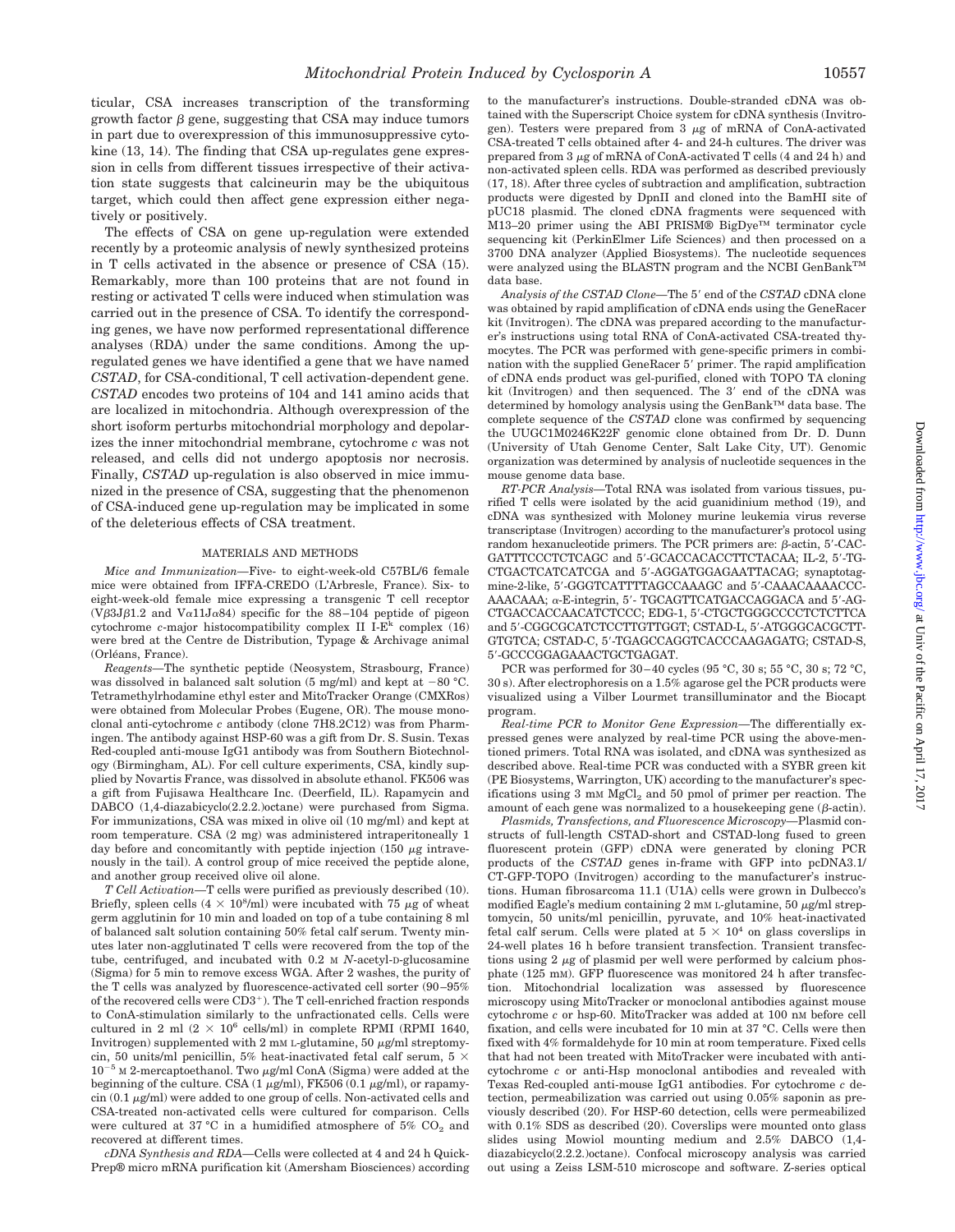sections were performed at  $0.5$ - $\mu$ m increments. Green and red fluorescence emissions were collected separately to avoid fluorescence passage from one channel to the other.

*Cytofluorimetry Analysis of Mitochondrial Transmembrane Potential and Cytochrome c Release—*To measure changes in transmembrane potential  $(\Delta\Psi)$ , 11.1 (U1A) cells were first transfected with the Cterminal GFP constructs of CSTAD-S and CSTAD-L. Twenty-four hours after transfection the cells were loaded with 150 nm tetramethylrhodamine ethyl ester in phosphate-buffered saline, 1% bovine serum albumin for 15 min at 37 °C. After the loading period the cells were rinsed with phosphate-buffered saline/bovine serum albumin and resuspended in 15 nM tetramethylrhodamine ethyl ester in phosphatebuffered saline/bovine serum albumin at room temperature. The  $\Delta\Psi$  of cells was measured by cytofluorimetry (FL3), and GFP-positive cells were identified simultaneously on FL1. As a positive control for membrane depolarization, cells were incubated with 1  $\mu$ M staurosporine overnight.

Cytochrome *c* release was determined by cytofluorimetry using antibodies against cytochrome *c*, as previously described (21). Cell death was measured by cytofluorimetry after double-staining cells with propidium iodide and annexin V (22); both adherent cells and cells in suspension were collected for analysis.

*Subcellular Fractionation—*The cells used in these studies, 293 T cells, are derived from a human renal epithelial cell line that was transfected by an adenovirus E1A gene product. The cells were grown in Dulbecco's modified Eagle's medium containing 2 mM L-glutamine, 50  $\mu$ g/ml streptomycin, 50 units/ml penicillin, 1 mM pyruvate, and 10% heat-inactivated fetal calf serum. Cells were plated at a density of 2  $\times$ 106 cells/10-cm dish the day before transfection. The cells were transiently transfected with 15  $\mu$ g of plasmid per dish using calcium phosphate. Two days after transfection the cells were collected, resuspended in isotonic mitochondrial buffer (MB: 250 mM sucrose, 10 mM HEPES, 10 mm KCl, 2 mm  $MgCl<sub>2</sub>$ , 1 mm EGTA, pH 7.4), and lysed by 30–40 strokes with a Dounce homogenizer. The homogenate was centrifuged at  $1000 \times g$  for 5 min at 4 °C to eliminate nuclei and unbroken cells. The supernatant was divided into nine aliquots and centrifuged at  $10,000 \times$ *g* for 15 min at 4 °C to obtain mitochondria-enriched pellets. The pellets were resuspended in MB supplemented with or without 1% Triton X-100 and treated with proteinase K  $(1-10 \mu g/ml)$  on ice for 30 min. After boiling for 10 min in the presence of SDS loading buffer, the reaction mixtures were analyzed by SDS-PAGE and Western blotting.

*Western Blot Analyses—*The mitochondrial fractions were used for detection of VDAC, CSTAD-GFP fusion protein, and cytochrome *c*. The samples were separated by SDS-PAGE and transferred to nitrocellulose membranes, which were blocked with 3% nonfat milk in Tris-buffered saline containing 0.2% Tween 20 for 1 h at 37 °C. Blots were immunostained with rabbit anti-VDAC polyclonal antibodies (Oncogene Research Products, San Diego, CA) at a 1:2,000 dilution, rabbit anti-GFP polyclonal antibodies (Oncogene) at 1:2,000 dilution, and mouse anticytochrome *c* monoclonal antibody (Pharmingen) at 1:500 dilution at 4 °C overnight and probed with a 1:10,000 dilution of goat anti-rabbit IgG or goat anti-mouse IgG antibodies coupled to horseradish peroxidase. Specific bands were visualized by enhanced chemiluminescence (PerkinElmer Life Sciences).

#### RESULTS

*CSA Treatment Alters the Transcription of Genes in Activated T Cells—*Two RDAs were performed on T cells activated for 4 and 24 h by ConA in the presence or absence of CSA, as described under "Materials and Methods." Fifty clones from each RDA were sequenced; readable nucleotide sequences were obtained for 30 and 23 clones for the 4-h and the 24-h incubations, respectively, and the sequences were analyzed using the BLASTN program and the GenBank<sup>TM</sup> data base. Primers specific for the clones obtained were designed using the Oligo® program (NBI). The effect of CSA on the level of expression of these genes was tested by RT-PCR on splenic T cells activated with ConA for 4 and 24 h in the presence or absence of CSA. Non-activated cells and cells cultured in the presence of CSA alone served as controls. Fig. 1 shows the level of mRNA accumulation for the four genes whose expression had been altered by the immunosuppressor, as detected by RDA. As expected, induction of the IL-2 gene was prevented by the immunosuppressor (10), attesting to the effectiveness of the CSA treatment. Incubation of cells with CSA alone had no effect on IL-2



FIG. 1. **T cell activation in the presence of CSA results in gene up-regulation.** Non-activated spleen cells (*NA*) or spleen cells activated with ConA in the absence (*ConA*) or presence of CSA (*ConA*+CSA) were cultured for 4 and 24 h. A group of cells was incubated with CSA alone (*CSA*). After T cell purification and RNA extraction, PCR was performed with primers specific for IL-2,  $\alpha$ -E-integrin  $(\alpha$ -*E-Int*), EDG-1, synaptotagmin-2-like, and *CSTAD* (CSTAD-L and CSTAD-C), described under "Materials and Methods." The amplified material was resolved by gel electrophoresis, and the images were collected using a Vilber Lourmet transilluminator.  $\beta$ -Actin served as an internal standard for the quality and quantity of the mRNA preparation. The data are representative of five independent experiments.

gene expression but strongly increased the accumulation of mRNA encoding EDG-1 and  $\alpha$ -E-integrin (Fig. 1).

Expression of the synaptotagmin-2-like gene was barely detected in resting T cells, and its level was barely modified by T cell activation. In contrast, gene expression was up-regulated when activation was carried out in the presence of CSA (Fig. 1). The mRNA encoding the gene that we have named CSA-conditional, T cell activation-dependent (*CSTAD*) was detected in non-activated T cells, but activation did not modify its amount. However, activation in the presence of CSA resulted in a large increase in the mRNA levels (Fig. 1). We, therefore, focused subsequently on the characterization of the products of this gene.

*Genomic Localization and Tissue Distribution of CSTAD—* Rapid amplification of cDNA ends was performed to obtain the complete sequence of the *CSTAD* cDNA, revealing a sequence of 901 nucleotides. Alignment analyses with the GenBank<sup>TM</sup> data base showed that the *CSTAD* cDNA shares 785 nucleotides at the 3' end with a Riken cDNA clone of 816 bases encoding a gene with unknown function located on mouse chromosome 2 (GenBank<sup>TM</sup> accession number AK020589; Gene ID, ENSMUSESTG00000040463). However, the two cDNAs differ in their 5' end region by a stretch of 31 nucleotides, which are unique to the Riken clone, and by a sequence of 116 bases that are present exclusively in the *CSTAD* cDNA. The localization of the *CSTAD* cDNAs was determined from GenBank<sup>TM</sup> data base analysis (Fig. 2*A*).

Two exons had been defined in the Riken clone. The coding sequences and the translation products are represented in Fig. 2*B*. The Riken and *CSTAD* cDNAs, thus, represent two alternative splice variants of the *CSTAD* gene. We named them CSTAD-S (identified by Riken) for the short and CSTAD-L (identified by RDA) for the long isoform, respectively. These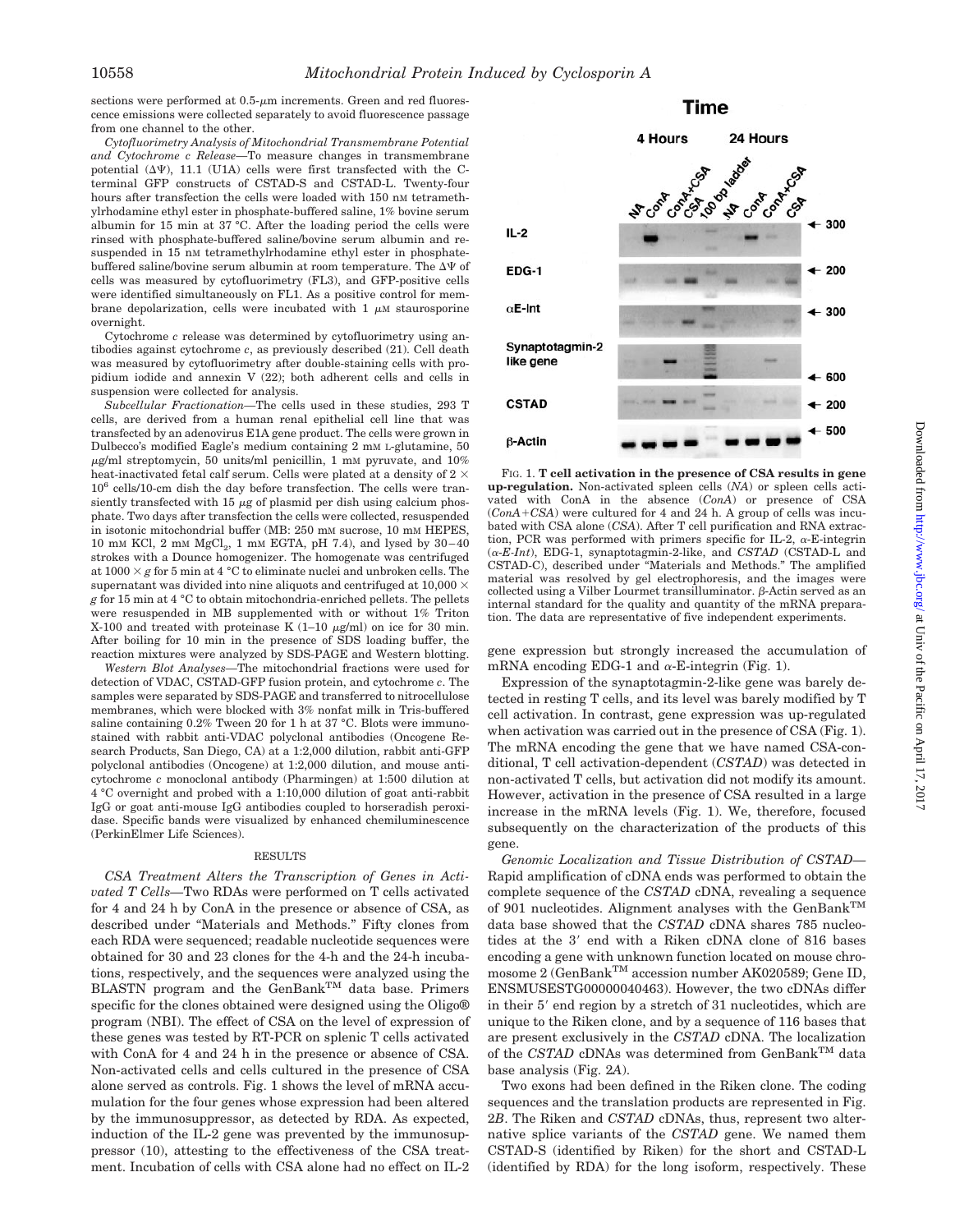

FIG. 2. **Organization of the** *CSTAD* **gene.** *A*, organization of the *CSTAD* gene as derived from the alignment of the sequences of the *CSTAD* and Riken (AK020589) clones with the mouse Gen-BankTM data base. The position of the primers used for the amplification of the CSTAD-L and -S isoforms is indicated by the *arrows*. *B*, unique and shared nucleotide and amino acid sequences of the short and long isoforms. The specific primer sequences are *underlined*.

#### CSTAD-S

B

TGAGGCAAAGCCCGGAGAAACTGCTGAGATGAG

#### **CSTAD-L**

ATG GCCATGGGCACGCTTGTGTCAGAATGGTGTGTGCCTCTGCGTCAGTGTACCACAG

M

M A M G T L V S E W C V P L R Q C T T GGTCAGGTCGTGTGCCTGTGGCCATGACAGCAGCTGAGAACGCATCTCCCTGTCCCAG G S G R V P V A M T A A E N A S P C P

#### Shared sequence

 ${\tt GTGGGCCTGCCTCCTCTGCTTCAGACTTGGAGTTCGGAGCTCAGCTGAGCCCA}$  $\mathbb{R}$  $W$ G L P P L L Q T C L E F G A Q L S TAACGGAGGCTCACAAGGAAGAGATCCTGTGAAGCACAGAGGATGTACGTTAAGGAG G G S Q G R D P V K H R G C T L R  $H$  $N$ TTGGGGTGTGCCCAGATATCTGCCTGGGGAATTCTGTACTGGAAGGCTCTCCCAGCT G V A R Y L P G E F C T G R L S Q s  $W$ ACTCAGGCAATCCTGTGCCTGTCTCCATGGCTTTCAGGAGCATCTCTTGGGTGACCT L L R Q S C A C L H G F Q  $\mathbf E$  $\,$  H  $\mathbf L$  $\mathbf L$  $\overline{G}$  $\overline{D}$ GGCTCACCACATAGTTTCACTGAGAGCCATCATGAGTTGGTACAGCCAGTGGCCTGC H H I V S L R A I M S W Y S Q L  $\overline{A}$ CTTTCAAGTTCAAGGTCAGCCTTA A F O V O G O P

cDNA encode two proteins of 104 (CSTADp-S) and 141 amino acids (CSTADp-L).

Up-regulation of the *CSTAD* gene could change the expression level of both the long and short *CSTAD* forms. This was assessed by PCR using the specific primers shown in Fig. 2*A*. Both CSTAD-L and CSTAD-S mRNAs increased in T cells activated for 4 and 24 h in the presence of CSA (Fig. 3*A*).

Real-time PCR was used to quantify the amount of both mRNAs (Fig. 3*B*). The data are presented as the ratio of the amount of CSTAD-L and -S in T cells activated in the presence of CSA to the amount of mRNA for the other experimental groups. The ratio of CSTAD-L and -S in CSA-treated cells *versus* non-activated cells is also shown. Both the CSTAD-L and CSTAD-S isoforms increased by a factor of 4–5 at 4 h compared with T cells activated by ConA. Similar increases were found for the other conditions (Fig. 3). At 24 h *CSTAD* increased by a factor of 10–13 compared with ConA-activated T cells. However, the absolute amount of the *CSTAD* isoforms decreased at 24 h (Fig. 3, *panel A*).

We next investigated the tissue distribution of the two alternative splice variants of *CSTAD*. All tissues tested positive for the two alternative splice variants, but the relative expression of the isoforms varied considerably. CSTAD-L is abundant in the intestines, thymus, and skin (Fig. 4), whereas CSTAD-S is highly represented in the skin but is less abundant in the thymus and is barely detectable in the intestines.

*CSA Treatment during Immunization Increases the Expression of CSTAD in Mice—*Because a polyclonal activator induced *CSTAD* overexpression *in vitro*, we next evaluated whether *CSTAD* expression may change during physiological conditions *in vivo*. For this purpose we used transgenic mice expressing a T cell receptor specific for the pigeon cytochrome *c* peptide (16), whose immunization with the pigeon cytochrome *c* peptide leads to the expression of a number of cytokine-encoding genes (23). The mice were treated with CSA 1 day before and on the day of immunization, as previously described (23). As shown in Fig. 5, the efficiency of CSA-induced immunosuppression is attested by the blockade of the IL-2 gene. Expression of CSTAD-L and CSTAD-S was measured in mice treated with CSA alone or after immunization with the pigeon cytochrome *c* peptide with or without CSA. Mice were sacrificed 6 h after immunization, and the T cells were purified. The level of expression of the two *CSTAD* isoforms is shown in Fig. 5. Although the two alternative splice variants were detected in untreated or immunized mice, they were both up-regulated after immunization in the presence of CSA. This demonstrates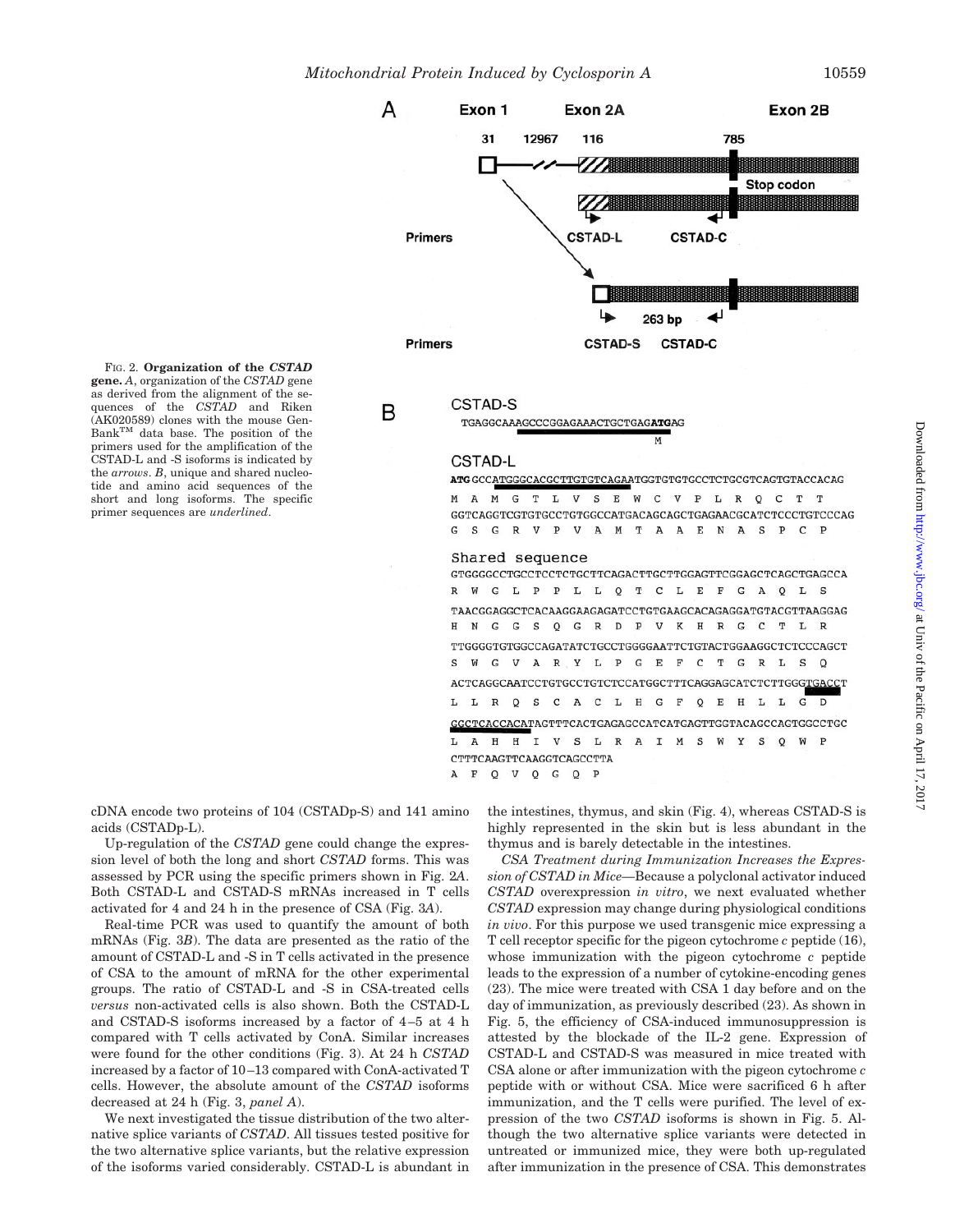

FIG. 3. **Estimation of CSTAD-L and CSTAD-S mRNA accumulation by real-time PCR.** *A*, cells activated in the presence or absence of CSA, as described in the legend of Fig. 1, were collected at 4 and 24 h. After T cell purification RNA was prepared, and PCR was performed with primers specific for CSTAD-L and CSTAD-S cDNA, as described under "Material and Methods." Gels and analyses were performed as indicated in the legend of Fig. 1. The data are representative of four independent experiments. *B*, real-time PCR using primers specific for each *CSTAD* isoform was performed as described under "Material and Methods" on the experimental groups described above. The results are expressed as fold increase of the CSTAD-L and -S isoforms in nonactivated (*NA*) or activated T cells (*ConA*) or in T cells activated in the presence of CSA  $(ConA+CSA)$  or in T cells cultured in the presence of CSA (*CSA*). The data are representative of three independent experiments.



FIG. 4. **Tissue distribution of the CSTAD-L and -S isoforms.** RNA was prepared from different tissues as described under "Materials and Methods." PCR was performed using primers specific for the long and short isoforms. The amplified material was resolved by gel electrophoresis, and the images were collected using a Vilber Lourmet transilluminator. The data are representative of three independent  $experiments.$   $\beta$ -Actin served as an internal standard for the quality and quantity of the mRNA preparation.

that *CSTAD* gene transcription in T cells activated in the presence of the immunosuppressor may be physiologically relevant.

*Blockade of the Calcineurin Activation Pathway Increases CSTAD Expression—*Two other immunosuppressors, FK506 and rapamycin, were used to ascertain whether the up-regulation of the *CSTAD* gene is linked to the inhibition of the calcineurin pathway. FK506, like CSA, acts on calcineurin, whereas rapamycin interferes with activation due to IL-2 binding to its high affinity receptor (for review, see Refs. 24 and 25).



FIG. 5. **The** *CSTAD* **gene is up-regulated in immunosuppressed, immunized mice.** A group of transgenic mice expressing a T cell receptor specific for the cytochrome *c* peptide (88–104) was immunized with the cytochrome *c* peptide alone (*Peptide*) or with CSA (*Pep* $tide + CSA$ ). Non-immunized  $(NI)$  and CSA-treated  $(CSA)$  mice were used as controls. Spleen were collected 6 h after peptide administration, and RT-PCR for each isoform was performed as described in the legend of Fig. 1. The data are representative of three experiments.

Splenic T cells were activated for 4 h in the presence or absence of CSA, FK506, or rapamycin. Control cells received the immunosuppressors but without activation. At the end of the stimulation, RT-PCR was carried out using CSTAD-L- and CSTAD-S-specific primers. As shown in Fig. 6, the IL-2 gene encoding mRNA was induced in T cells activated by ConA in the presence or absence of rapamycin but not in the presence of CSA or FK506, demonstrating the specificity of the immunosuppression. mRNA encoding for CSTAD-S and CSTAD-L accumulated in large amounts when activation was carried out in the presence of CSA or FK506. In contrast, rapamycin had no effect, strongly suggesting that the blockade of the calcineurin pathway is involved in up-regulation of the *CSTAD* gene.

*CSTAD-S and CSTAD-L Colocalize with Mitochondrial Markers—*To identify the cellular localization of the *CSTAD* gene products, the cDNAs corresponding to the two isoforms were fused with the GFP gene. N-terminal and C-terminal GFP constructs were made. After transient transfection in mouse 3T3 fibroblasts, only the C-terminal construct gave a reproducible, high level of expression of the fused genes. Twenty-four hours after transient transfection the cells were analyzed by confocal microscopy. Both long and short *CSTAD* proteins were found in discrete subcellular organelles that morphologically resemble mitochondria (results not shown). To avoid competition with endogenous *CSTAD* proteins, a human fibroblast cell line, 11.1 (U1A), was then used to confirm mitochondrial localization, since an orthologous *CSTAD* gene was not found in the human genome. When mitochondria were labeled with Mito-Tracker, which accumulates in active mitochondria, or antibodies against cytochrome *c* or hsp-60, the CSTAD-GFP proteins were found to co-localize with the three mitochondrial markers (Fig. 7). However, better co-localization was observed between CSTAD-GFP and MitoTracker or hsp-60 (Fig. 7, *A*, *B*, *D*, and *E*) than with cytochrome *c* (Fig. 7, *C* and *F*).

*CSTAD-S and CSTAD-L Are Localized to the Outer Membrane of Mitochondria—*To determine the mitochondrial localization of CSTAD-S and CSTAD-L, we transiently transfected 293T cells with the plasmids encoding these isoforms fused to GFP. Subcellular fractions enriched in mitochondria were isolated by differential centrifugation (26) and treated with increasing concentrations of proteinase K as described under "Materials and Methods." As shown in Fig. 8 (a typical experiment of three), the bands immunostained with the anti-GFP antibodies are degraded at 10  $\mu$ g/ml proteinase K, whereas in the Triton X-100-solubilized mitochondria the CSTAD-GFP fusion proteins are fully digested at  $5 \mu g/ml$ . Interestingly, the VDAC2 and VDAC1 proteins, which reside on the outer membrane of the mitochondria, are also degraded in the same range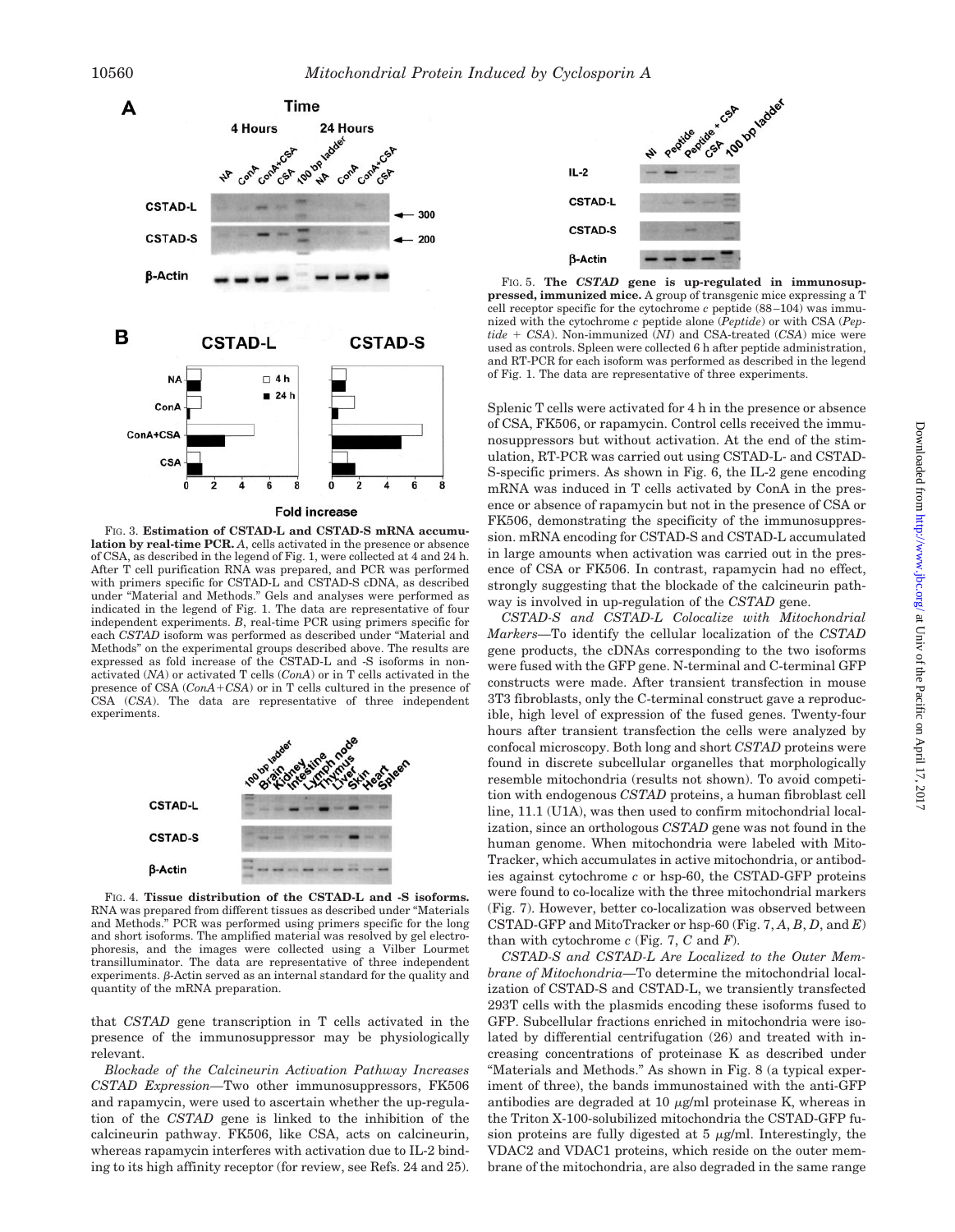

FIG. 6. **Accumulation of mRNA encoding the long and short** *CSTAD* **isoforms depends on the blockade of the calcineurin pathway.** Spleen cells were activated with ConA either alone (*ConA*) or in the presence of CSA  $(ConA + CSA)$ , FK506  $(ConA + FK506)$ , or rapamycin (*ConARAPA*). Non-activated cells were cultured with CSA (*CSA*), FK506 (*FK506*), or rapamycin (*RAPA*). Four hours after activation the cells were recovered, and T cells were purified. RT-PCR was performed using primers specific for the short and long isoforms, and the amplified material was analyzed as described in the legend of Fig. 1.

of proteinase K concentrations as the *CSTAD* proteins. Conversely, cytochrome *c*, which is a marker for the intramembrane space, is not cleaved by the protease, except when the mitochondria are solubilized in detergent (Fig. 8). Thus, these experiments strongly suggest that the *CSTAD* proteins are localized on the outer membrane of mitochondria.

*CSTAD-S and CSTAD-L Depolarize the Mitochondrial Membrane Potential—*After a 24-h transfection with the GFP constructs of CSTAD-S and CSTAD-L both isoforms were shown to decrease the transmembrane potential  $(\Delta \Psi)$  across the mitochondrial inner membrane (Fig. 9), although CSTAD-S was more effective than CSTAD-L. Among cells expressing GFP, more than half of the cells transfected with CSTAD-S had depolarized membranes compared with almost one-fifth for cells transfected with CSTAD-L.

Mitochondrial membrane polarization often leads to cytochrome *c* release from mitochondria. However, neither the short nor the long isoform led to release of cytochrome *c* into the cytosol (data not shown). Consistent with these results, we also observed that overexpression of either isoform does not lead to cell death of transfected cells. Neither apoptosis (as measured by annexin V labeling) nor necrosis (assayed by propidium iodide labeling) was observed in transfected cells (data not shown).

#### DISCUSSION

We have previously reported that activation of T cells in the presence of CSA induces the synthesis of a large number of proteins (15). However, the proteomic analysis of the newly synthesized polypeptides did not permit their characterization, an essential step in understanding the mechanisms underlying the deleterious effects associated with CSA therapy. Use of the RDA technique allowed us to identify genes that are modulated in activated T cells by the immunosuppressor either negatively or positively. Among these genes we have presently focused on the CSA-conditional, T cell activation-dependent gene, *CSTAD*.

The *CSTAD* cDNA obtained in the present study is 901 nucleotides long. It possesses an open reading frame beginning with an ATG at position 1, a stop codon at position 426, and a potential polyadenylation site at position 880. This cDNA shares 784 nucleotides with a Riken cDNA clone belonging to a gene of unknown function(s) located on mouse chromosome 2 (Ref. 27, accession number AK020589). The RDA and the Riken clones were named CSTAD-L and -S for the long and short isoform, respectively. They share a common sequence of 784







FIG. 7. **Mitochondrial localization of CSTAD-L and CSTAD-S GFP-fused proteins.** Human fibroblasts were transfected with a plasmid encoding either the long (*upper panels*) or short (*lower panels*) *CSTAD* isoform linked to the GFP gene. Twenty four hours later cells were fixed, and mitochondria were stained using MitoTracker (*MITO*, *A* and *D*), anti-hsp-60 (*B* and *E*), or anti-cytochrome *c* (*Cyt c*) monoclonal antibodies (*C* and *F*) followed by confocal microscopy analysis, as described under "Material and Methods." A medial confocal optical section is shown. *Left column*, CSTAD-L-GFP or CSTAD-S-GFP (*green*); *center column*, MitoTracker, cytochrome *c* or hsp-60 labeling (*red*); *right column*, overlay of green and red fluorescence.

nucleotides located in the 3' region and differ in their 5' region by a sequence of 116 nucleotides, which is unique to CSTAD-L, and by a sequence of 31 nucleotides, which is found exclusively in CSTAD*-*S. The CSTAD-S cDNA is encoded by two exons separated by an intron of 13,084 bases (gene ID ENSMUS-ESTG00000040463). The 116 nucleotides that are unique to the CSTAD-L cDNA are located immediately upstream of the CSTAD-S second exon and are, thus, situated in this intervening sequence. A third alternative splice variant was predicted in the project Ensembl (www.ensembl.org) from the gene structure using a combination of calculations (Exonerate, Blast, and Est-Genome). PCR amplification using primers located in exon 1 and exon 2 of this presumed cDNA did not produce any amplified material from resting, activated, or activated and immunosuppressed T cells, thus excluding the existence of such an isoform in these cells. From our present data and the structure of the Riken cDNA clone we propose the organization of the *CSTAD* gene illustrated in Fig. 2. The "Riken" or CSTAD-S variant originates from the splicing and joining of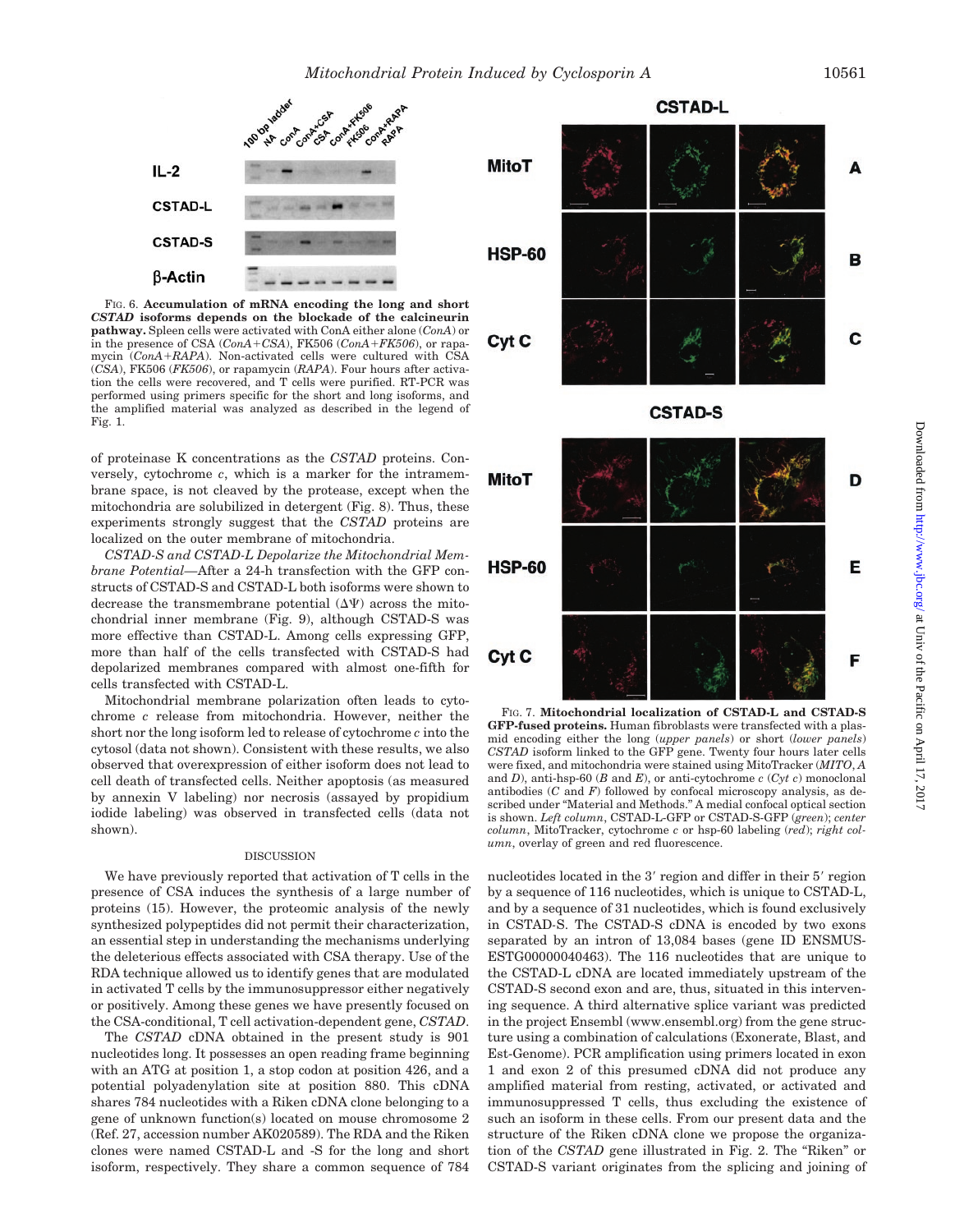

and long (*D*) isoforms of *CSTAD* co-expressing GFP. As a control (*B*), untransfected cells were treated with staurosporine. The transmembrane potential  $(\Delta \Psi)$ was measured using tetramethylrhodamine ethyl ester, which accumulates in active mitochondria but not in depolarized mitochondria. By cytofluorimetry, both transfected (GFP-expressing) cells and  $\Delta\Psi$  were measured simultaneously. The *numbers* in each quadrant refer to the percentage of cells in each quadrant.

 $\ddot{}$ 

 $\overline{1}$  $2.5\quad 5$  $10$ 

exon 1 and 2B, whereas the CSTAD-L variant derives from the direct transcription of the sequence encoding exon 2A and 2B. *CSTAD* encodes two proteins of 104 and 141 amino acids. The corresponding sequences do not share obvious homology with other proteins in the data bank and do not contain potential glycosylation or phosphorylation sites.

The *CSTAD* gene is localized on mouse chromosome 2 (2A3) between the growth factor-independent 1B (*gfi-1B*) and the carboxyl ester lipase (*cel*) genes. These genes (*Gfi-1B* and *Cel*) have orthologues on human chromosome 9 (9q34.13 and 9q34.3). However, an orthologue of *CSTAD* was not found in the human gene bank data base. In addition, PCRs using the murine CSTAD-S and CSTAD-L primers did not yield amplified material on cDNA from Jurkat cells (data not shown), suggesting that *CSTAD* has no counterpart in humans; nevertheless, the presence of a functional homologue of *CSTAD* in humans cannot be excluded.

Up-regulation of *CSTAD*, as measured by the real-time PCR of the short and long form, is of the order of 5–12-fold in T cells activated in the presence of CSA compared with ConA-activated or non-activated T cells. This increased mRNA accumulation is observed 4 and 24 h after activation, although the relative amount of the mRNAs is larger at 4 h than at 24. No major differences in the relative quantity of the long and short isoforms were detected, suggesting that activation in the presence of CSA does not alter the mechanism(s) involved in the

maturation of *CSTAD* mRNA precursors. However, the expression of the two alternative splice variants may be differentially regulated, as illustrated by the differences in the levels of CSTAD-L and CSTAD-S mRNA in different tissues. Both isoforms are detected in all the organs tested, and although CSTAD-L and -S are highly represented in the skin, the long isoform is predominantly abundant in the intestine and the thymus, whereas the short form is expressed at higher levels in brain and kidney. It is interesting to note a correlation between the high level of CSTAD-L mRNA accumulation and the rapid cell turnover of the cells in skin, thymus, and intestine.

*CSTAD* up-regulation is also observed in mice immunized in the presence of CSA. A low level of *CSTAD* mRNA accumulation is found in splenic T cells of naive or peptide-immunized mice. CSA treatment alone had no effect on the relative abundance of the two alternative splice variants. Immunization in the presence of CSA resulted in a substantial increase of both isoforms. One may, therefore, conclude that *CSTAD* gene upregulation by the immunosuppressor is of physiological relevance in mice.

The inhibition of calcineurin activity by the CSA-cyclophilin complexes has been well characterized. The inhibition prevents the dephosphorylation of NFAT, precluding its migration to the nucleus, a mandatory step for the transcription of growth and differentiation genes necessary for the proper effector function of T cells (7, 28). FK506, another immunosuppressor, also in-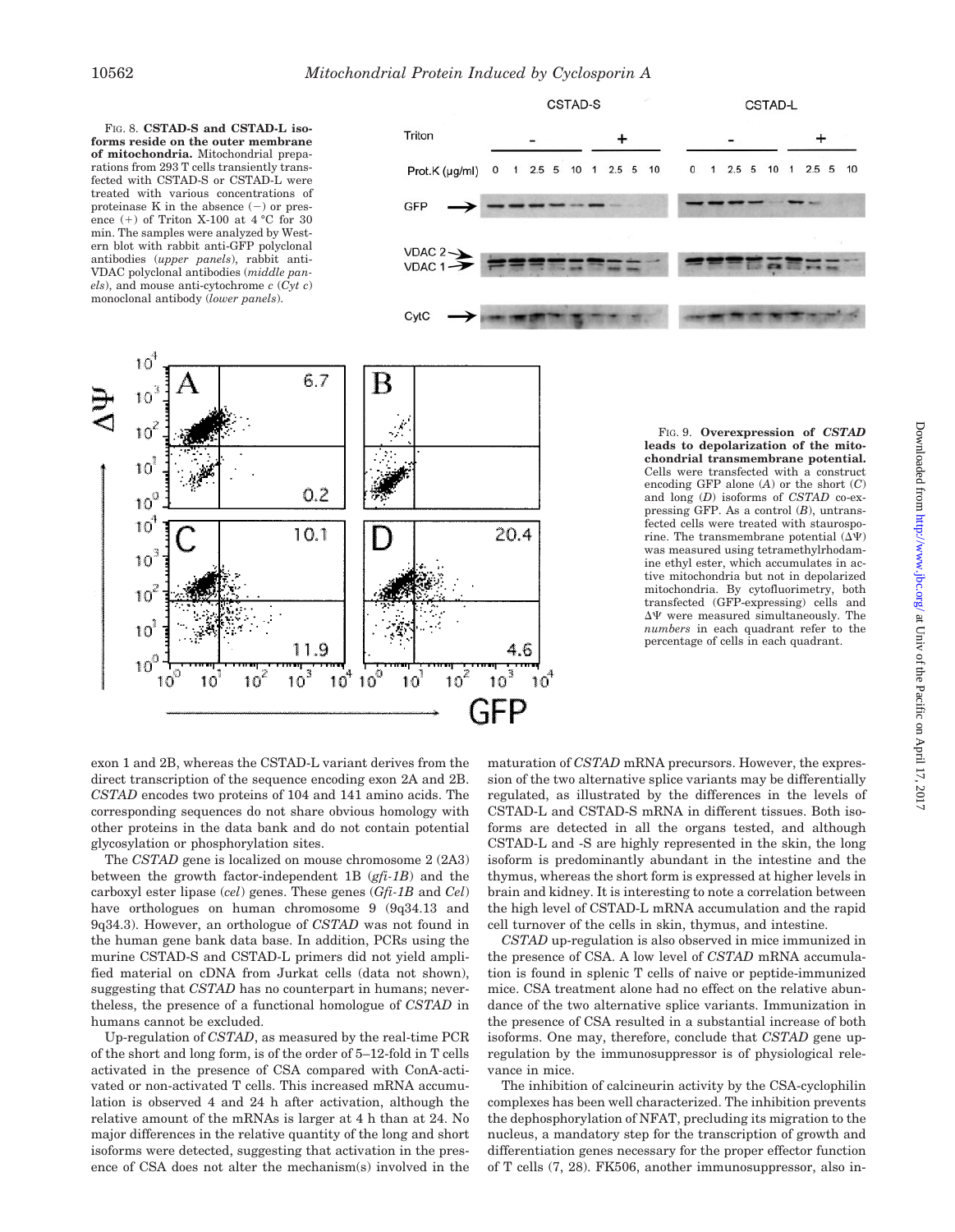hibits calcineurin, and activation in its presence also induces *CSTAD* gene up-regulation. In contrast, rapamycin, which interferes with a late signal originating from the occupancy of the IL-2 receptor, does not induce *CSTAD* overexpression. Taken together, these data show that inhibition of calcineurin in activated T cells up-regulates *CSTAD* gene expression, suggesting that, depending on its activation/inactivation status, this enzyme could be involved both in positive and negative control of gene expression. Even though activation is required for CSA to modify the expression of the *CSTAD* gene *in vitro* or *in vivo*, CSA by itself up-regulates  $\alpha$ -E-integrin and EDG-1 gene transcription (Fig. 1). Similar CSA-induced gene up-regulation was also reported for IL-6 and transforming growth factor- $\beta$  in a variety of cells (29–31). Whether the up-regulation of these genes is independent from the activation of a nonclassical calcineurin pathway remains to be determined.

The mechanisms of protein import into the different mitochondrial compartments (the inner or outer membrane, the intermembrane space, or matrix) are being investigated extensively by a number of laboratories, which has led to the identification of targeting signals located in the N-terminal end of mitochondrial-located proteins (for review, see Ref. 32). However, none of the targeting signals described until now has been found in either the long or short forms of *CSTAD*. Internal signals have also been described (33, 34), but these are also absent from both *CSTAD* isoforms. Nevertheless, many mitochondrial import signals still remain to be identified, and it is still possible that a heretofore uncharacterized signal may be responsible for targeting of *CSTAD* to mitochondria.

cDNAs encoding *CSTAD* fused to GFP were transfected in a human cell line, and their localization was analyzed by confocal microscopy. A human cell line was chosen for most of the localization studies since *CSTAD* is not found in humans, excluding interference between transfected *CSTAD* and an orthologous protein. Both *CSTAD* isoforms were sorted predominantly to mitochondria, as the corresponding GFP-tagged proteins co-localized with the mitochondrial markers Mito-Tracker, cytochrome *c*, and hsp-60. Both CSTAD-S and CSTAD-L isoforms reside on the outer membrane of mitochondria, since they are cleaved by proteinase K. As a positive control, VDAC proteins, which are known to be expressed on the surface of this organelle, is also degraded by the protease (Fig. 8).

Interestingly, more than 50% of the cells transfected with the short isoform show a depolarization of the inner mitochondrial membrane, whereas this is the case of only 20% of the cells transfected with the long isoform. In both groups the depolarization was not accompanied by the release of cytochrome *c*, excluding an apoptotic effect of the *CSTAD* proteins. Finally, no apoptosis nor necrosis of transfected cells was observed.

Calcineurin, in addition to NFAT, also dephosphorylates and activates BAD (35), a pro-apoptotic member of a family of proteins anchored to the outer membrane of the mitochondria. This process is blocked by CSA and FK506. CSA also inhibits apoptosis through its binding to cyclophilin D, a mitochondrial protein located exclusively in the matrix (36, 37) and involved in the mitochondrial permeability transition (38, 39). Thus, the inhibition by CSA of calcineurin and its binding to cyclophilin D, although acting at different levels of cell physiology, prevent or retard cell apoptosis. *CSTAD*, a gene induced by CSA during T cell activation, produces two proteins that localize to mitochondria and provoke membrane depolarization, but consistent

with the anti-apoptotic properties of CSA acting at other levels, *CSTAD*-induced mitochondrial membrane depolarization does not lead to apoptosis. This finding reveals the presence of a new mitochondria-dependent signaling pathway stimulated by CSA treatment.

*Acknowledgments—*We thank J. Ragimbeau for advice in cell labeling and Dr. F. Huetz for constructive discussions, A. Lim for helpful advice, and Dr. S. Susin for the anti-Hsp-60 and anti-cytochrome *c* antibodies. Dr. D. Dunn University of Utah, Utah Genome Center, kindly provided the genomic clone. We thank E. Perret and P. Roux from the Plate-Forme d-Imagerie Dynamique at the Pasteur Institute for technical help with confocal microscopy.

#### REFERENCES

- 1. Teague, T. K., Hildeman, D., Kedl, R. M., Mitchell, T., Rees, W., Schaefer, B. C., Bender, J., Kappler, J., and Marrack, P. (1999) *Proc. Natl. Acad. Sci. U. S. A.* **96,** 12691–12696
- 2. Ullman, K. S., Northrop, J. P., Verweij, C. L., and Crabtree, G. R. (1990) *Annu. Rev. Immunol.* **8,** 421–452
- 3. Rao, A. (1995) *J. Leukocyte Biol.* **57,** 536–542
- 4. Rao, A., Luo, C., and Hogan, P. G. (1997) *Annu. Rev. Immunol.* **15,** 707–747 5. Jain, J., McCaffrey, P. G., Valge-Archer, V. E., and Rao, A. (1992) *Nature* **356,**
- 801–804 6. Emmel, E. A., Verweij, C. L., Durand, D. B., Higgins, K. M., Lacy, E., and Crabtree, G. R. (1989) *Science* **246,** 1617–1620
- 7. Jain, J. N., McCaffrey, P. G., Miner, Z., Kerppola, T. K., Lambert, J. N., Verdine, G. L., Curran, T., and Rao, A. (1993) *Nature* **365,** 352–355
- 8. Mattila, P. S., Ullman, K. S., Fiering, S., Emmel, E. A., McCutcheon, M., Crabtree, G. R., and Herzenberg, L. A. (1990) *EMBO J.* **9,** 4425–4433
- 9. Jain, J., Loh, C., and Rao, A. (1995) *Curr. Opin. Immunol.* **7,** 333–342
- 10. Bemer, V., and Truffa-Bachi, P. (1996) *Eur. J. Immunol.* **26,** 1481–1488 11. Thiel, G., Bock, A., Spondlin, M., Brunner, F. P., Mihatsch, M., Rufli, T., and
- Landmann, J. (1994) *Transplant. Proc.* **26,** 2493–2498
- 12. Stewart, T., Tsai, S. C., Grayson, H., Henderson, R., and Opelz, G. (1995) *Lancet* **346,** 796–798 13. Hojo, M., Morimoto, T., Maluccio, M., Asano, T., Morimoto, K., Lagman, M.,
- Shimbo, T., and Suthanthiran, M. (1999) *Nature* **397,** 530–534 14. Khanna, A. K., Cairns, V. R., Becker, C. G., and Hosenpud, J. D. (1999)
- *Transplant* **67,** 882–889 15. Mascarell, L., Frey, H., Michel, F., Lefkovits, I., and Truffa-Bachi, P. (2000)
- *Transplant* **70,** 340–348 16. Kaye, J., Hsu, M.-L., Sauron, M.-E., Jameson, S. C., Gascoigne, R. R. J., and
- Hedrick, S. M. (1989) *Nature* **341,** 746–749 17. Hubank, M., and Schatz, D. G. (1994) *Nucleic Acids Res.* **22,** 5640–5648
- 18. Frazer, J. K., Pascual, V., and Capra, J. D. (1997) *J. Immunol. Methods* **207,** 1–12
- 19. Chomczynski, P., and Sacchi, N. (1987) *Anal. Biochem.* **162,** 156–159
- 20. Roumier, A., Olivo-Marin, J. C., Arpin, M., Michel, F., Martin, M., Mangeat, P., Acuto, O., Dautry-Varsat, A., and Alcover, A. (2001) *Immunity* **15,** 715–728
- 21. Bellosillo, B., Villamor, N., Lopez-Guillermo, A., Marce, S., Bosch, F., Campo, E., Montserrat, E., and Colomer, D. (2002) *Blood* **100,** 1810–1816
- 22. Perfettini, J. L., Gissot, M., Souque, P., and Ojcius, D. M. (2002) *Methods Enzymol.* **358,** 334–344
- 23. Mascarell, L., and Truffa-Bachi, P. (2002) *Immunol. Lett.* **14,** 137–143
- 24. Ho, S., Clipstone, N., Timmermann, L., Northrop, J., Graef, I., Fiorentino, D., Nourse, J., and Crabtree, G. R. (1996) *Clin. Immunol. Immunopathol.* **80,** S40–S45
- 25. Rovira, P., Mascarell, L., and Truffa-Bachi, P. (2000) *Curr. Med. Chem.* **7,** 1–20 26. Yang, J., Liu, X., Bhalla, K., Kim, C. N., Ibrado, A. M., Cai, J., Peng, T. I., Jones, D. P., and Wang, X. (1997) *Science* **275,** 1129–1132
- 27. Kawai, J., *et al.* (2001) *Nature* **409,** 685–690
- 28. McCaffrey, P. G., Perrino, B. A., Soderling, T. R., and Rao, A. (1993) *J. Biol. Chem.* **268,** 3747–3752
- 29. Morton, R. S., and Dongari-Bagtzoglou, A. I. (1999) *J. Periodontol.* **70,** 1464–1471
- 30. Williamson, M. S., Miller, E. K., Plemons, J., Rees, T., and Iacopino, A. M. (1994) *J. Periodontol.* **65,** 895–903
- 31. Khanna, A., Kapur, S., Sharma, V., Li, B., and Suthanthiran, M. (1997) *Transplantation* **63,** 1037–1039
- 32. Neupert, W. (1997) *Annu. Rev. Biochem.* **66,** 863–917
- 33. Pfanner, N., Hartl, F., Guiard B., and Neupert, W. (1987) *Eur. J. Biochem.* **1,** 289–293
- 34. Smagula, C., and Douglas, M. (1988) *J. Biol. Chem.* **263,** 6783–6790
- 35. Wang, H. G., Pathan, N., Ethell, I. M., Krajewski, S., Yamaguchi, Y., Shibasaki, F., McKeon, F., Bobo, T., Franke, T. F., and Reed, J. C. (1999) *Science* **284,** 339–343
- 
- 36. Connern, C. P., and Halestrap, A. P. (1994) *Biochem. J.* **302,** 321–324 37. Johnson, N., Khan, A., Virji, S., Ward, J. M., and Crompton, M. (1999) *Eur. J. Biochem.* **263,** 353–359
- 38. Bernardi, P. (1996) *Biochim. Biophys. Acta* **1275,** 5–9
- 39. Halestrap, A. P., Connern, C. P., Griffiths, E. J., and Kerr, P. M. (1997) *Mol. Cell. Biochem.* **174,** 167–172

Downloaded from http://www.jbc.org/ at Univ of the Pacific on April 17, 2017 Downloaded from <http://www.jbc.org/> at Univ of the Pacific on April 17, 2017